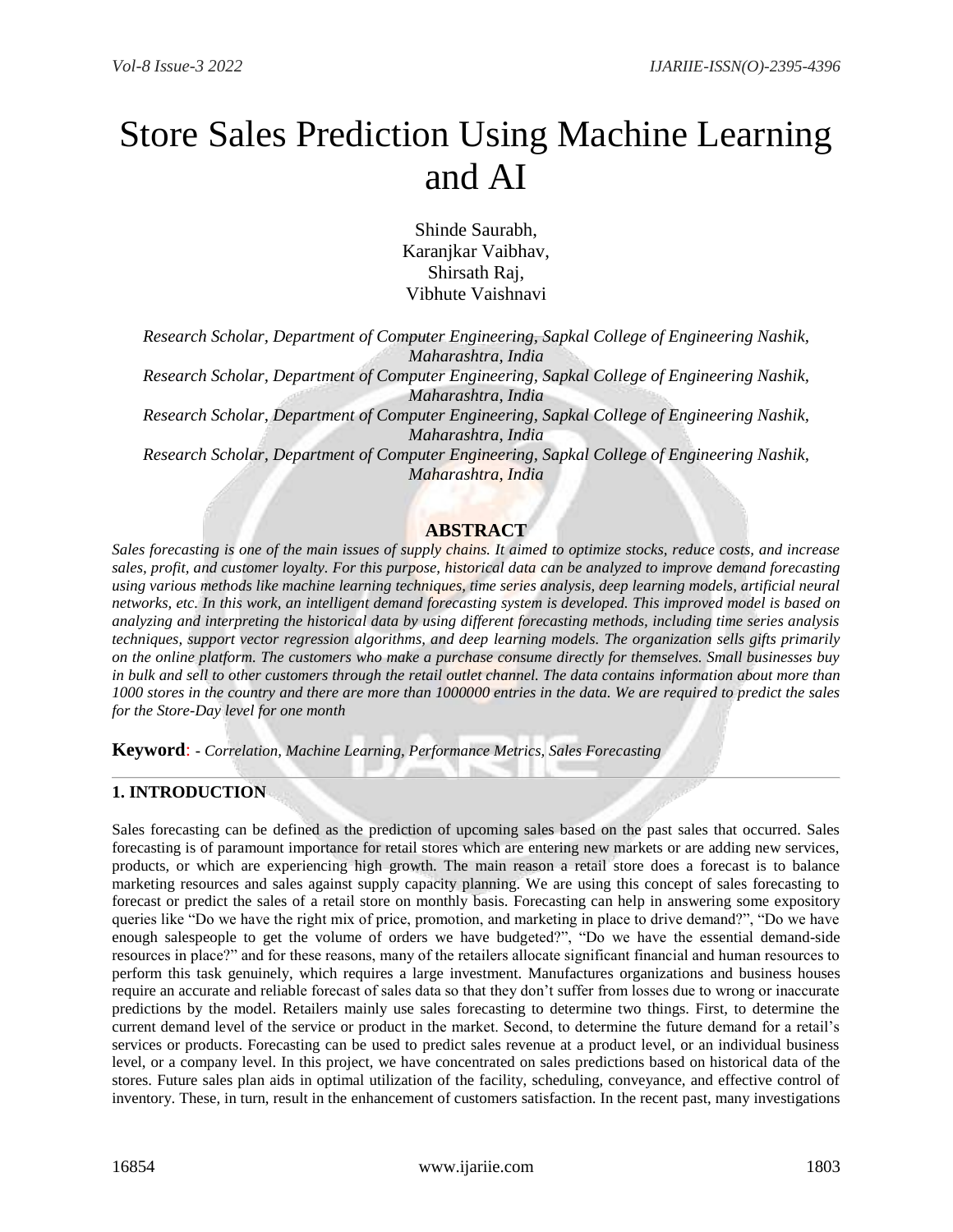addressing the problem of sales forecasting have been reported. Sales forecasts affect a retail's marketing plan directly. The marketing department is responsible for how retailers and their customers interpret its services and products and compare it against its competitors and use the sales forecast to assess how marketing spending can increase sales and channel demand. It is important to develop effective sales forecasting models to generate accurate and robust forecasting results. In the business and economic environment, it is very important to accurately predict various kinds of economic variables such as Past Economic Performance, Current Global Conditions, Current Industry Conditions, Rate of Inflation, Internal Organizational Changes, Marketing Efforts, Seasonal Demands, etc. to develop proper strategies. On the contrary, inaccurate forecasts may lead to inventory shortage, unsatisfied customer demands, and product backlogs. Due to these reasons, utmost importance is given to developing productive models to generate robust and accurate results. In this paper, we will be considering a variety of forecasting methods such as Multiple Regression, Polynomial Regression, Ridge Regression, Lasso Regression, etc. along with various boosting algorithms like Ada-Boost, Gradient Tree Boosting to get the maximum accuracy. Multiple Regression is a statistical tool used to predict the output which is dependent on several other independent predictors or variables. It combines multiple factors to access how and to what extent they affect a certain outcome. Polynomial Regression is an extension of simple linear regression. Where the model finds a nonlinear relationship between the independent variable x and the dependent variable y. Here the model usually fits the variable y as the nth degree of variable x. Ridge Regression is a way to create a model when the predictor variable has multi-colinearity. Lasso is a regression method that performs both regularization and variable selection to enhance prediction accuracy. The Ada-Boost is a boosting algorithm that is mainly used for improving the performance of the models. It utilizes the output of the other weak learners and combines the outputs of those algorithms into a weighted sum and finally arrives at the output. Ada-Boost can significantly improve learning accuracy no matter whether applied to manual data or real data. The elastic net method overcomes the limitations of the Lasso. In this project, a wide range of forecasting methods is implemented because the combination of multiple forecasts can be used to increase forecast accuracy.

## **2. PREVIOUS WORK**

A lot of work has been done related to sales prediction, as it's one of the most important concern by the retailer. Sales prediction could be done by customer related features, store related features, and item related feature. For example, (Chen, Lee, Kuo, Chen, & Chen, 2010) has been working on forecasting sales model on fresh food. The prediction is based on both item and customer, as when consumers are making purchases of food products, they would first consider if the foods are fresh and if they are expired. But the methodology can't feed into our problem, as only store related features are provided and customer-item prediction could not be predicted at all. Another retail sale prediction problem has been described in (Giering, 2008). It's also a sales prediction problem based on customer related feature and item related feature where SVD and recommendation system is applied. Although the methodology can't be well applied in our problem, there is still inspiration from their work: using log(Sales) as the target in prediction as it might normalized the distribution.

(Chang, Liu, & Lai, 2008) has described a way to make sales prediction only based on item related feature which is more similar to our problem where only store related feature is provided. In (Chang et al., 2008), it obtained *casebased reasoning model* and *k-nearest neighbours' algorithm* to find the most similar item with sale history, given an item without sale history. We tried *k-nearest neighbours' algorithm* in our dataset to find the most similar store and time information. We got some result; however, its performance is not as good as expected. The model and the result could be found in the following section.

(Thiesing, Middelberg, & Vornberger, 1995) has adapted *Back-Propagation* as a neural network method to make sales prediction on Transputer system. The article has also described how they applied parallel computing into the model to improve the efficiency of computing.

## **3. DATASET INFORMATION**

Rossman operates over 3,000 drug stores in 7 European countries. The task is to predict 6 weeks of daily sales for 1,115 stores located across Germany. Store sales are influenced by many factors, including promotions, competition, school and state holidays, seasonality, and locality. Reliable sales forecasts enable store managers to create effective staff schedules that increase productivity and motivation.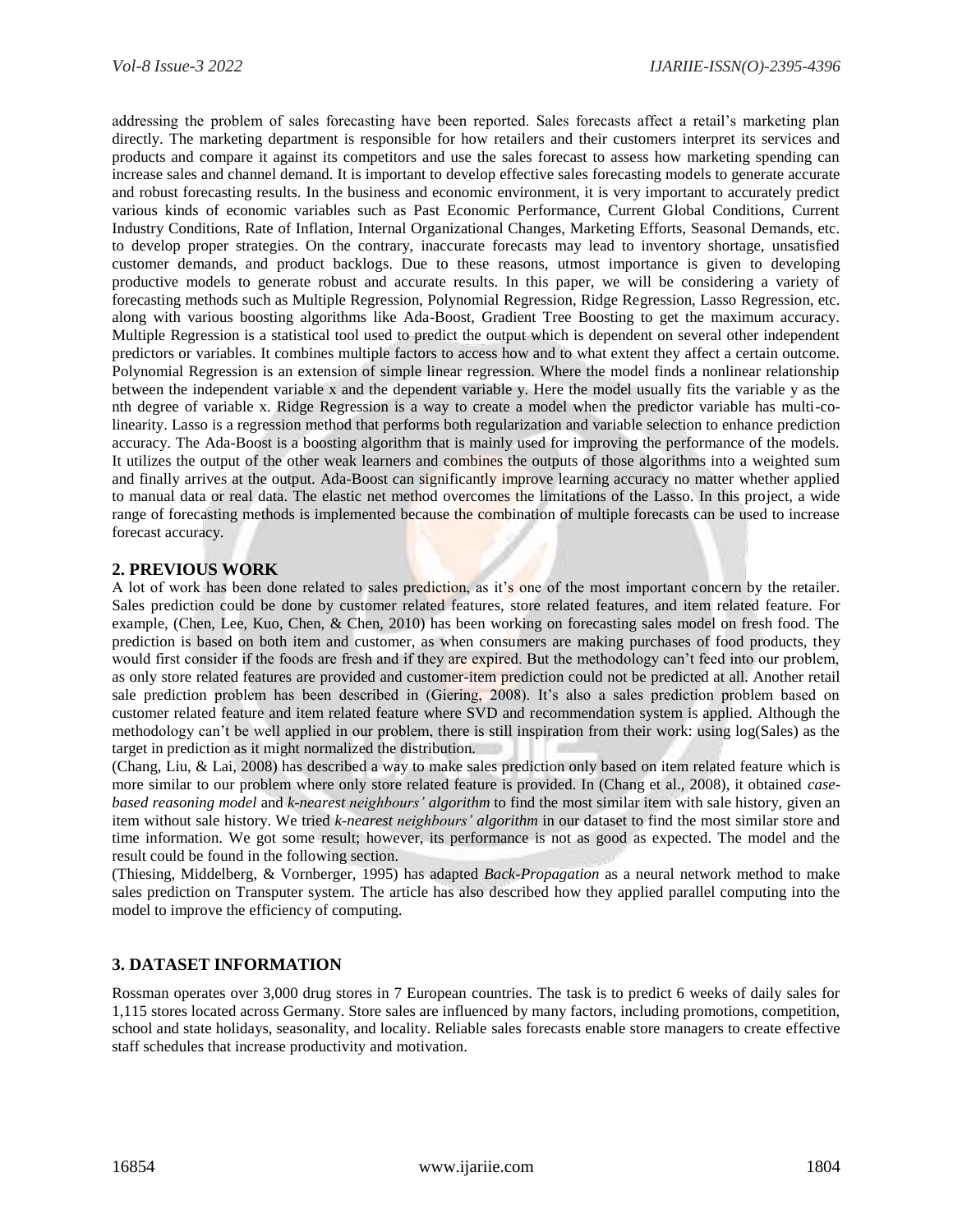|          |   | Store DayOfWeek |                    |      |      |                |          | Date Sales Customers Open Promo StateHoliday SchoolHoliday |
|----------|---|-----------------|--------------------|------|------|----------------|----------|------------------------------------------------------------|
| $\bf{0}$ |   |                 | 5 2015-07-31       | 5263 | 555  | $\mathbf{1}$   |          |                                                            |
|          | 2 |                 | 5 2015-07-31       | 6064 | 625  | 1.             | $\Omega$ |                                                            |
|          | 3 |                 | 5 2015-07-31       | 8314 | 821  | -1             | 0        |                                                            |
|          | 4 |                 | 5 2015-07-31 13995 |      | 1498 | $\overline{1}$ | 0        |                                                            |
|          | 5 |                 | 5 2015-07-31       | 4822 | 559  | 1              | 0        |                                                            |

## **Store ID**

## **Fig -1**: Dataset Snapshot

It is customary to think the store ID as one feature because sales may change from store to store.

#### **Day of Week**

It's also easy to think that in different day of week, every store will have different sales since people get used to shop in different days.

#### **Numbers of Customers**

In the training dataset which represents the past information includes the numbers of customers. However, in the test dataset which provides the future information doesn't have the numbers of customers.

#### **Open**

"Open" shows whether this store is open or not in a specified day.

#### **Promo**

It indicates whether a store is running a promo on that day.

#### **School Holiday**

It shows the information whether there was holiday for the school on that day.

#### **State Holiday**

It shows the information whether there was state holiday on that day.

| <b>STATISTICS</b>         | <b>NUMBERS</b>           |
|---------------------------|--------------------------|
| Dataset size              | 1017209                  |
| Testing data size         | 41088                    |
| Total stores number       | 1115                     |
| Training data Time ranges | 2013-01-01 to 2015-07-31 |
| Testing data Time ranges  | 2015-07-31 to 2015-08-31 |

**Table -1:** Dataset Statistic

## **4. EXPLORATORY DATA ANALYSIS**

Here are some insights that could be found in our data.

## **4.1 Top-10 Store sales**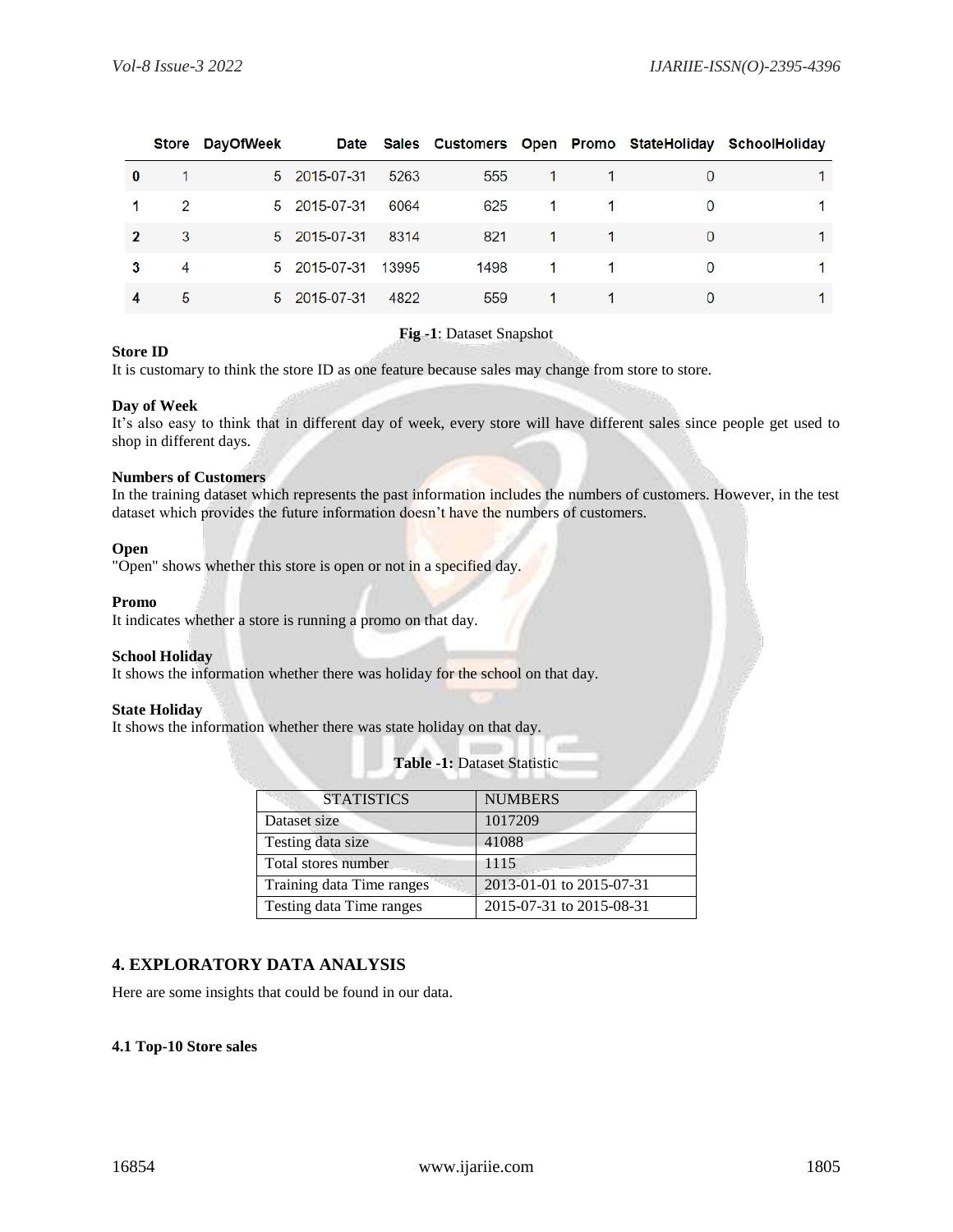| # STORE VS SALES |         |  |
|------------------|---------|--|
| $Store =$        |         |  |
| Store_262        | 18,843K |  |
| Store 817        | 16,494K |  |
| Store 562        | 16,384K |  |
| Store_1114       | 15,576K |  |
| Store 251        | 14,407K |  |
| Store_513        | 13,787K |  |
| Store_733        | 13,615K |  |
| Store 788        | 13,602K |  |
| Store_383        | 13,022K |  |
| Store 756        | 12,464K |  |



From the dataset we had extracted top 10 sales who had made the maximum sales in 2 and half year of span. From fig-2, we can observe that store with store id Store\_262 had made highest sales in 2 and half year of span.



## **4.2 Monthly Sales of Stores**

**Fig -3:** Monthly Sales Analysis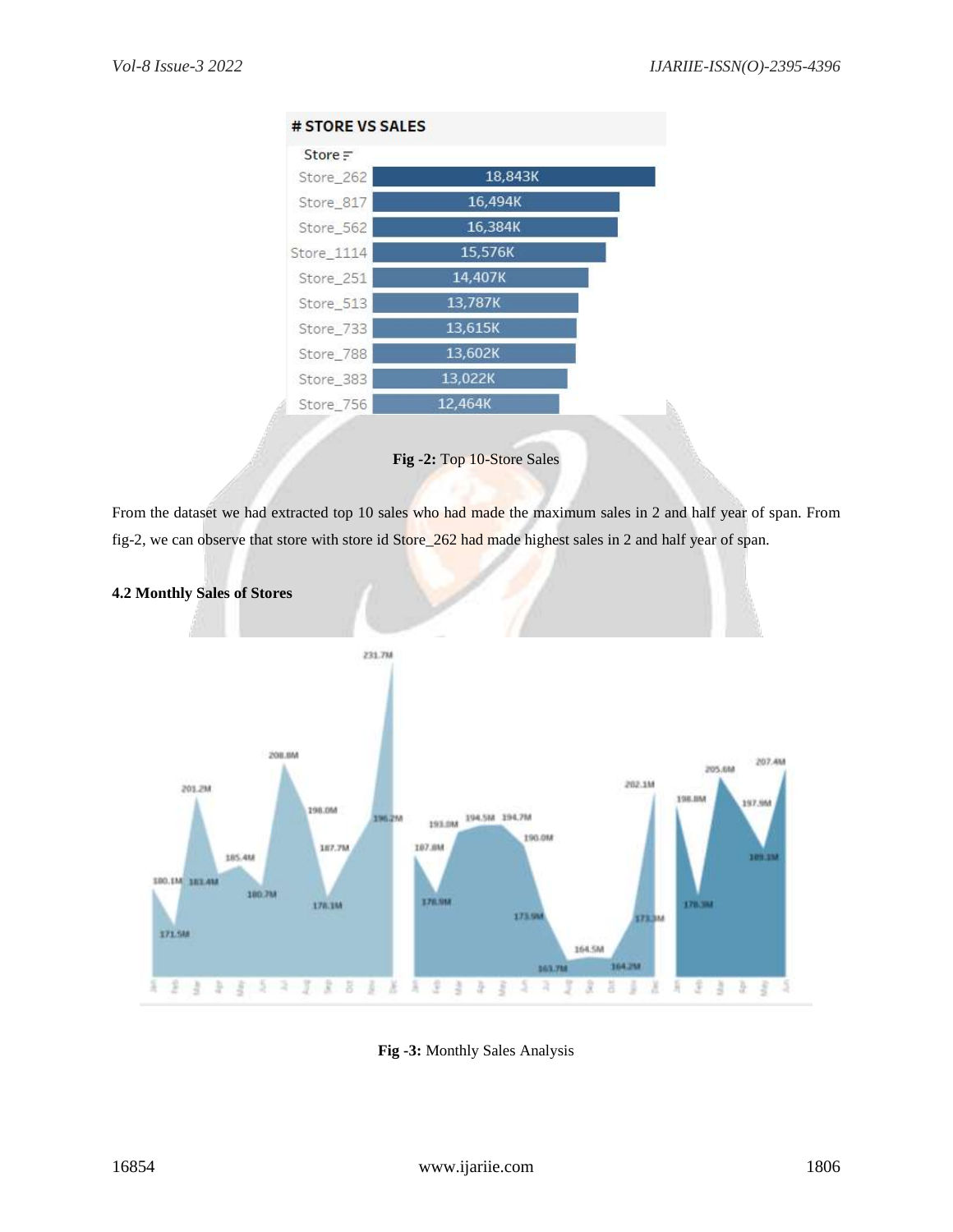Total sales of store from 2013 to 2015 have been visualized in fig -3. We can say that, in the month Dec 2013, sales are maximum. While in the span of Aug 2014 and Sep 2014 Sale was minimum.

## **4.3 Day wise Customer and sales**



In fig, it is observed that, sale was minimum on Sunday and maximum on Monday. Maybe it's because most of the stores stay closed on Sunday.

## **5. METHODOLOGY**

## **5.1 Linear Regression**

Simple linear regression is useful for defining a relationship between two continuous variables. One is an indicator or independent variable and another is an answer or dependent variable. It looks for a statistical relationship, but not a deterministic one. The relationship between the two variables is said to be deterministic if one variable can be precisely represented by the other. For example, it is possible to correctly forecast Fahrenheit by using temperature in degree Celsius. The mathematical equation is not sufficient to assess the association between the two variables. For example, the relationship between weight and height. The Equation for the Simple linear regression is:  $Y = a +$ bX where Y is the expected value of the dependent variable y for every specified value of the independent variable X, a is the intercept, b is the regression coefficient and X is independent variable

## **5.2 Gradient boosting Regression**

Gradient boosting is some kind of enhancement in Machine Learning. It is based on the premise that, when combined with previous ones, the best possible current iteration will minimize the maximum prediction error. The key idea for this next iteration is to set the target outcomes to minimize the error. One of the most successful Machine Learning models for predictive analytics is the Gradient Boosted Regression Trees (GBRT) model (also called Gradient Boosted Machine or GBM), which makes it an industrial workhorse for Machine Learning. The Boosted Trees Model is a type of additive model that combines decisions from a sequence of base models to make predictions. One can write this class of models more formally, as:  $g(x) = f0(x) + f1(x) + f2(x) + f3(x) + ...$ . Where the final classifier g is the amount of the specific classifiers. Each base classifier is a simple decision tree for model boosted trees. This broad approach of using multiple models is called model ensemble to achieve better predictive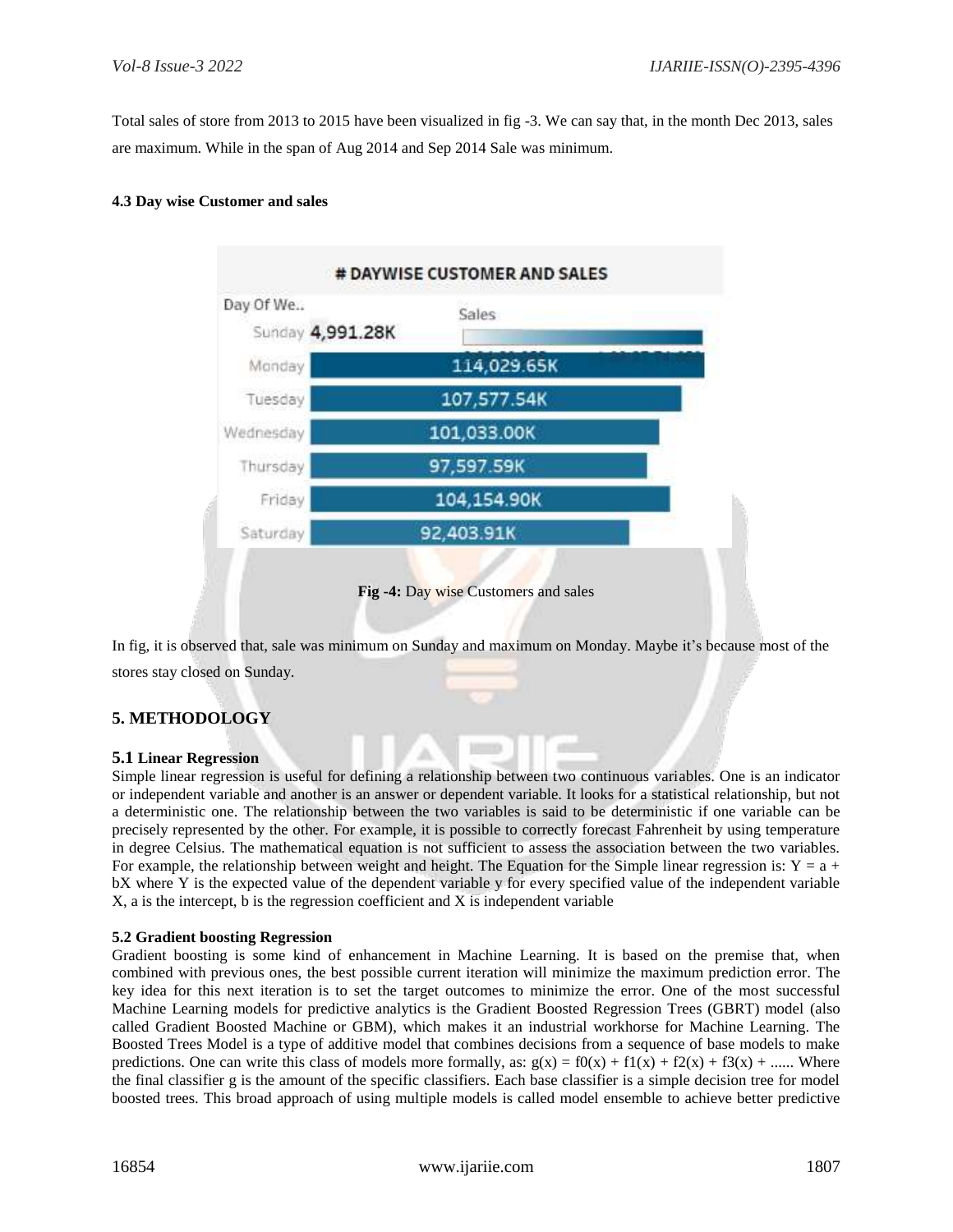performance. Unlike Random Forest, which independently builds all the base classifiers, each using a subsample of data, GBRT uses a particular technique of assembly called gradient boosting.

#### **5.3 Ridge regression**

Ridge regression uses the l2 regularization which allows to create a model when the number of predictor variables in a set exceeds the no. of observations. It is able to work with multi collinear data. It does not face the problem of over fitting. Here the penalty is on the sum of squared coefficients

#### **5.4 Random Forest Regression**

Random Forest is one of the most powerful Machine Learning frameworks for predictive analytics. A random forest method is a type of discrete structure that allows predictions by integrating decisions from a series of simple models. More formally, this subset of models can be written as:  $g(x) = f0(x) + f1(x) + f2(x) + f3(x) + ...$  Where the initial configuration g is the number of the initial specific model's fi. Here, any base classifier is a simple decision tree. This wide-ranging technique of using multiple models to improve predictive performance is called model assembling. In random woods, all baseline models are built independently using a separate subset of results.

#### **5.5 XGBoost**

XGBoost is an implementation of Gradient Boosted decision trees. This library was written in C++. It is a type of Software library that was designed basically to improve speed and model performance. It has recently been dominating in applied machine learning. XGBoost models majorly dominate in many Kaggle Competitions.

In this algorithm, decision trees are created in sequential form. Weights play an important role in XGBoost. Weights are assigned to all the independent variables which are then fed into the decision tree which predicts results. Weight of variables predicted wrong by the tree is increased and these the variables are then fed to the second decision tree. These individual classifiers/predictors then ensemble to give a strong and more precise model. It can work on regression, classification, ranking, and user-defined prediction problems.

#### **5.6 Principal component analysis**

The Principal Component Analysis is a popular unsupervised learning technique for reducing the dimensionality of data. It increases interpretability yet, at the same time, it minimizes information loss. It helps to find the most significant features in a dataset and makes the data easy for plotting in 2D and 3D. PCA helps in finding a sequence of linear combinations of variables.

In the above figure, we have several points plotted on a 2-D plane. There are two principal components. PC1 is the primary principal component that explains the maximum variance in the data. PC2 is another principal component that is orthogonal to PC1.

## **5.7 Time Series Modelling**

An ordered set of observations with respect to time periods is a time series. In simple words, a sequential organization of data accordingly to their time of occurrence is termed as time series.

For example, "how do people get to know that the price of an object as increased or decreased over time", they do so by comparing the price of an object over a set of the time period.

A time series data is the set of measurements taking place in a constant interval of time, here time acts as independent variable and the objective (to study changes in a characteristics) is dependent variables.

#### **5.8 Artificial neural networks**

The artificial neural network is a computer networking system that can perform huge and intelligent tasks. It is a parallel and distributed processing system that can accomplish most complex tasks of recognition, prediction and detection without increasing the complexity of the problem. The artificial neural network has one input layer and one output layer between which are the hidden layers that process data. Each layer by processing the data forwards

the result to the next hidden layer and Nally the output layer obtains the result after the data processing. The artificial neural network is one the most popular machines of artificial intelligence that are used almost in every \_eld nowadays. It uses certain different models for processing data like feedforward back propagation, NARX model with different functions for each model. These are dynamic machines capable of solving complex to everyday problems and made the human life easy

## **6. RESULTS AND DISCUSSION**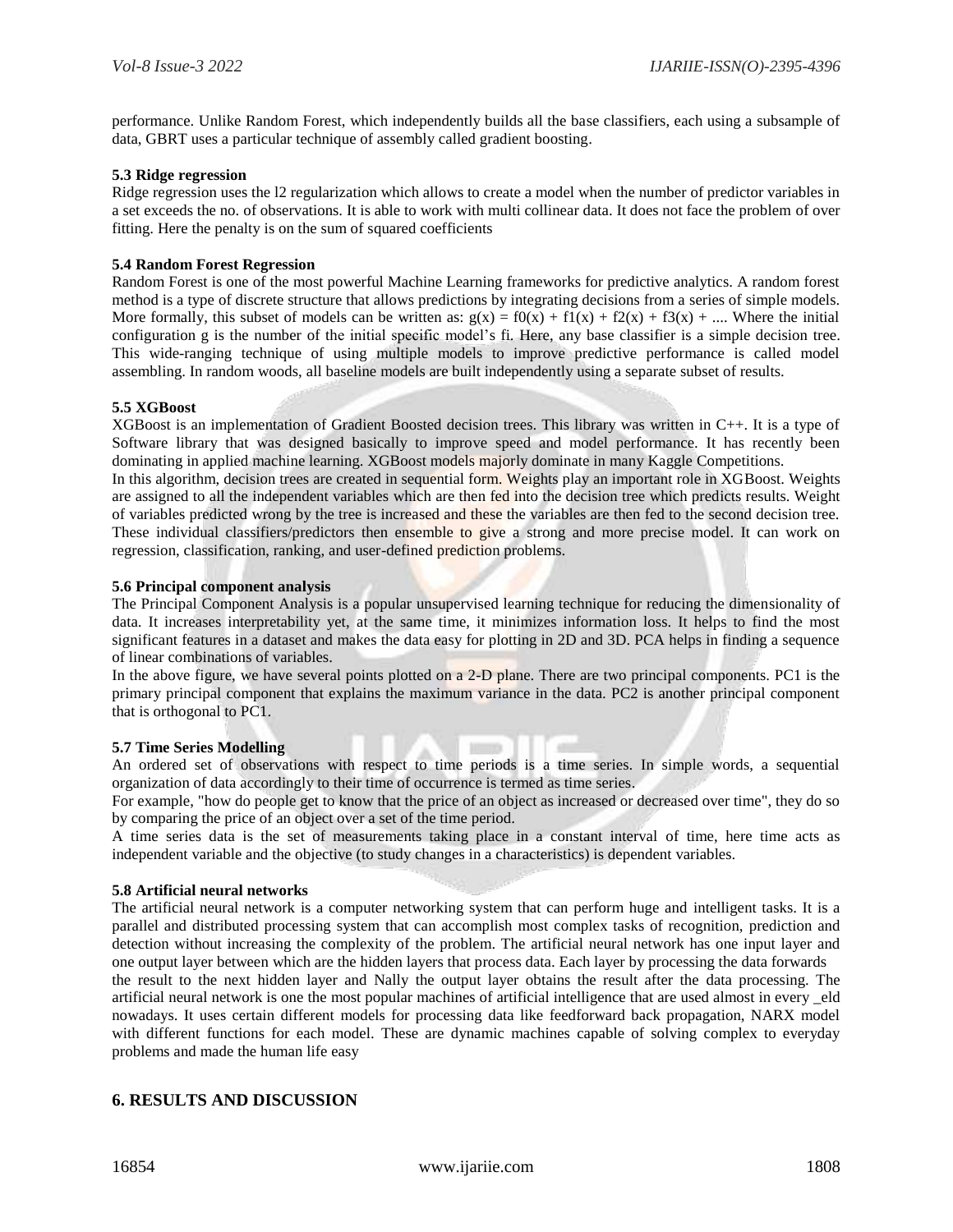We have divided a problem into two parts. In the first part we are not converting columns into dummy variables. You can see the result of that below.

|                          | <b>Training</b> |            |                  | <b>Testing</b> |            |                  |
|--------------------------|-----------------|------------|------------------|----------------|------------|------------------|
| <b>Algorithm</b>         | <b>RMSE</b>     | <b>MAE</b> | <b>R-Squared</b> | <b>RMSE</b>    | <b>MAE</b> | <b>R-Squared</b> |
| <b>Linear Regression</b> | 2621.13         | 1776.86    | 0.14             | 2549.40        | 1804.18    | 0.02             |
| Decision Tree            | 2420.80         | 1599.30    | 0.35             | 2558.5         | 1780.91    | 0.19             |
| <b>Random Forest</b>     | 2406.04         | 1591.96    | 0.35             | 2551.66        | 1776.22    | 0.22             |
| Ridge                    | 2621.13         | 1776.86    | 0.14             | 2549.39        | 1804.19    | 0.02             |
| <b>Gradient Boosting</b> |                 |            |                  | 1603.34        | 1143.96    | 0.71             |

## **Table -2:** Results of data without stores dummies variables

## **Table-3:** Results of Artificial Neural Network Model

| Model       | <b>No. of Neurons</b>  | <b>Dropout</b>  | Optimizer | <b>RMSE</b> | MSE     |
|-------------|------------------------|-----------------|-----------|-------------|---------|
| ANN model 1 | $128 + 64 = 192$       | $0.2 + 0.2$     | Adam      | 2572.72     | 1825.57 |
| ANN model 2 | $128 + 64 + 642 = 256$ | $0 + 0.2 + 0.4$ | Adam      | 2540.78     | 1665.93 |
| ANN model 3 | $100 + 64 = 164$       | $0 + 0.2$       | Adam      | 3144.27     | 2097.51 |

It could be seen in table-2 that Gradient boosting algorithm gives the best performance among all of them with validation RMSE 1603 and MAE 1143.

In the second case, in which we have created dummy columns for each categorical values in store. In this case, dimension of the dataset has increased to 1124 columns in total. Due to the insufficient ram, it was throwing memory error. That's why we drop all the entries of 2013 from the dataset. Performance was compared with the model which was having all entries. Change in accuracy was negligible, so we kept data in the same way and applied various algorithms on the same.

**Table -3:** Results of data with stores dummies variables

| <b>Training</b> | Tooting<br>1 coung |
|-----------------|--------------------|
|                 |                    |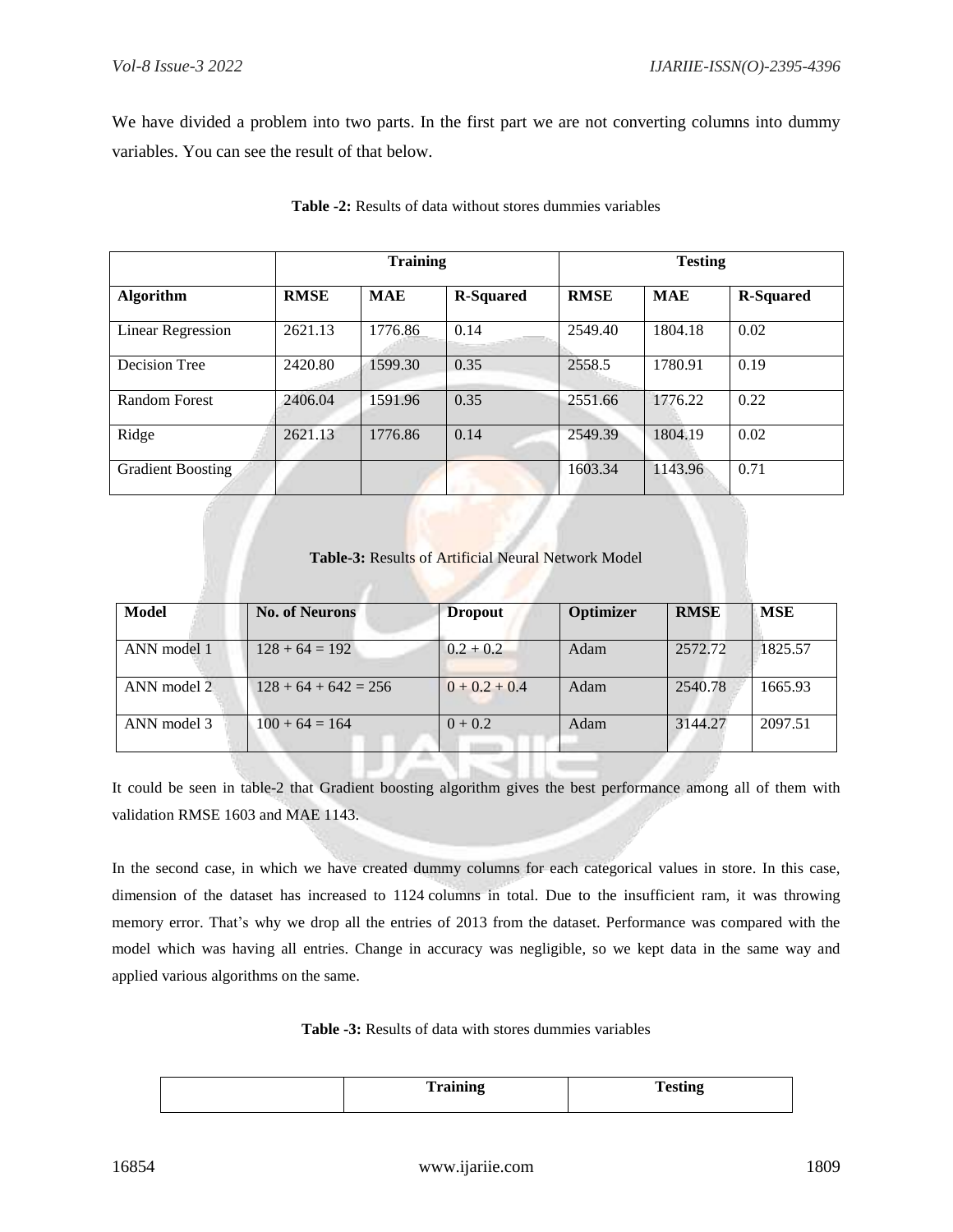| <b>Algorithm</b>        | <b>RMSE</b> | <b>MAE</b> | <b>R-Squared</b> | <b>RMSE</b> | <b>MAE</b> | <b>R-Squared</b> |
|-------------------------|-------------|------------|------------------|-------------|------------|------------------|
| Linear Regression       | 1503.49     | 1077.31    | 0.69             | 1213.39     | 860.05     | 0.88             |
| Ridge                   | 1503.49     | 1077.31    | 0.69             | 1213.14     | 860.04     | 0.88             |
| Decision Tree           | 2545.79     | 1898       | $-1.06$          | 2307.95     | 1609.55    | 0.30             |
| <b>Random Forest</b>    | 2902.90     | 2171.49    | $-87.10$         | 2572.09     | 1804.92    | $-0.18$          |
| Random Forest After PCA | 2631.79     | 1921.01    | $-2.52$          | 2427.02     | 1668.89    | 0.14             |
| XGBoost1                | 1548.05     | 1112.51    | 0.67             | 1251.69     | 884.067    | 0.87             |
| XGBoost2                | 1502.92     | 1164.87    | 0.80             | 1502.92     | 1164.87    | 0.80             |

It could be seen that Linear Regression and Ridge regression algorithm gives the best performance among all of them with validation RMSE 1213 and MAE 860.



**Fig -5:** Predicted vs actual comparison of Linear regression model

## **7. CONCLUSIONS**

From the result it can be conclude that accuracy exponentially increases after creation of dummy variables of store column. In the first case, linear regression model was predicting the test results with RMSE score of 2549.40, and MAE of 1804.18. But after creating dummy columns, data becomes more informative and meaningful for the